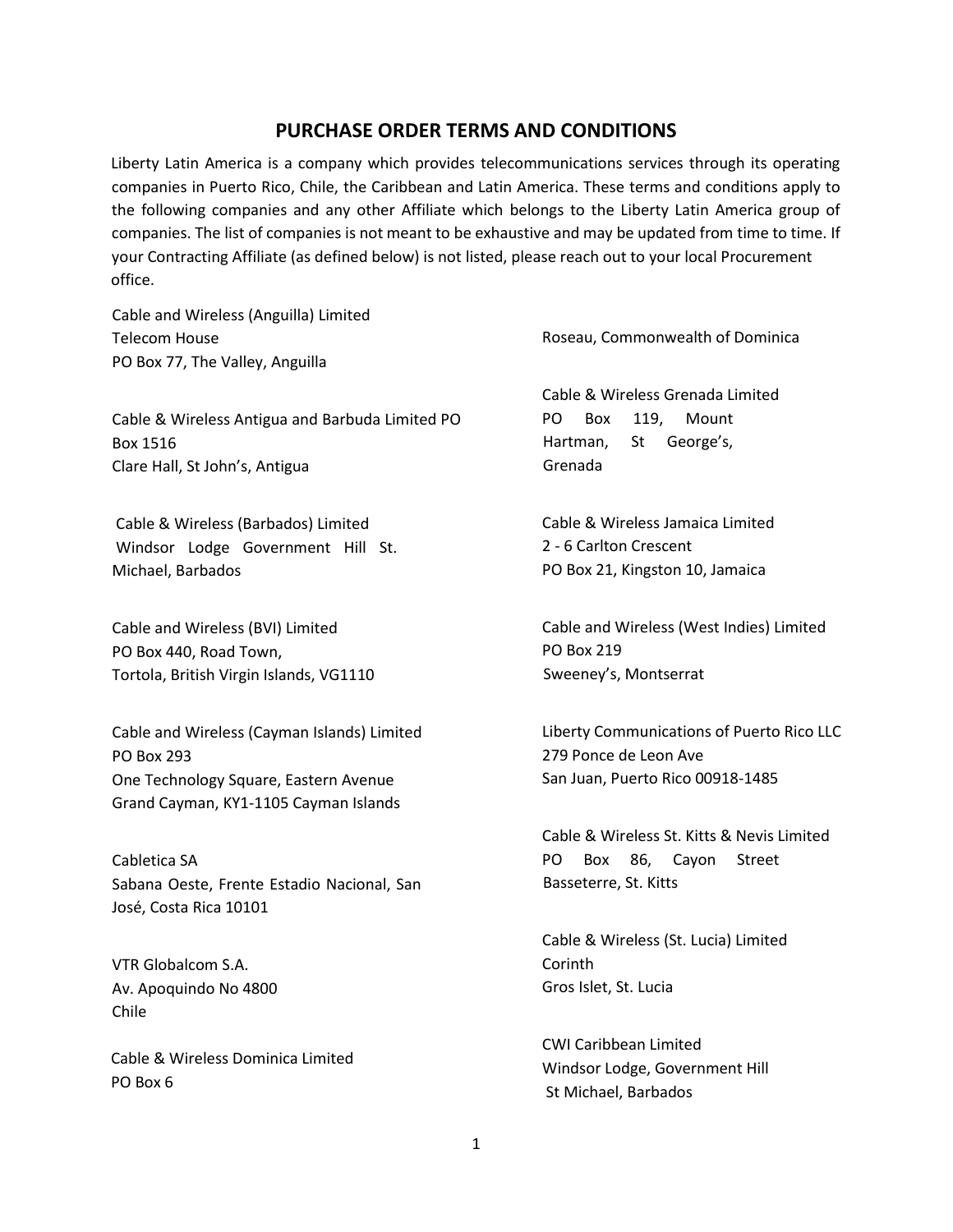Cable & Wireless Communications LLC The Landing 7600 Corporate Center Drive, Suite 600 Miami FL33126 USA

Chile C&W Networks Chile SpA Avenida Isidora Goyenechea 2800, Piso 43 Las Condes, Santiago de Chile

Columbus Networks de Colombia, S.A.S.

Av. Cra. 45 No. 108-27 Torre 3, Piso 9, Bogotá, Colombia

Columbus Networks Zona Franca, Limitada Av. Cra. 45 No. 108-27 Torre 3, Piso 9, Bogotá Colombia

Columbus Networks El Salvador S.A. de C.V. Edificio Avante local 4-09 Urb. Madre Selva, Antiguo Cuscatlán La Libertad, El Salvador

Columbus Networks de Guatemala, Limitada Avenida La Reforma 9-55, Zona 10, Edificio Reforma 10, Nivel 5, Oficina 503, Guatemala, Guatemala

Columbus Networks de Honduras S. de R.L. Condominio Metrópolis, Torre No. 1 Cuarto Piso, Bulevar Suyapa, Tegucigalpa, Honduras

Columbus Networks de México S.R.L. Bosque De Ciruelos 180, PP101, Colonia Bosques de las Lomas, Miguel Hidalgo, Ciudad de México – CP. 11700-CR-11801

Columbus Networks Nicaragua y Compañía Limitada Residencial Los Robles, Plaza El Sol, 2c. sur,

1c. este, 1c. norte y 1c. este. Casa No. 82, Managua, Nicaragua

Columbus Networks de Panamá S. de R.L. Costa del Este, Edificio Capital Plaza Piso 11, oficina 1102 Panamá, Rep. de Panamá

Columbus Networks Marítima de Panamá S. de R.L.

Costa del Este, Edificio Capital Plaza Piso 11, oficina 1102 Panamá, Rep. de Panamá

Columbus Networks Centroamérica S. de R.L Costa del Este, Edificio Capital Plaza Piso 11, oficina 1102 Panamá, Rep. de Panamá

Telecomunicaciones Corporativas Panameñas S.A. Costa del Este, Edificio Capital Plaza Piso 11, oficina 1102 Panamá, Rep. de Panamá

Lazus Perú S.A.C. Av. Jorge Basadre 310, Of. 802, San Isidro. Lima, Perú

Cable & Wireless Puerto Rico, Inc. (fka)Columbus Networks Puerto Rico, Inc. Liberty Tower 279 Ave Ponce de León Esq. Ave. Roosevelt San Juan, PR 00918

Columbus Networks Venezuela S.A. Centro Lido, Av. Fco. de Miranda Torre C Piso 8 Ofic. 81-C El Rosal. Caracas, Venezuela

Columbus Networks USA, Inc 15950 West Dixie Highway North Miami Beach, Florida 33162 A.Sur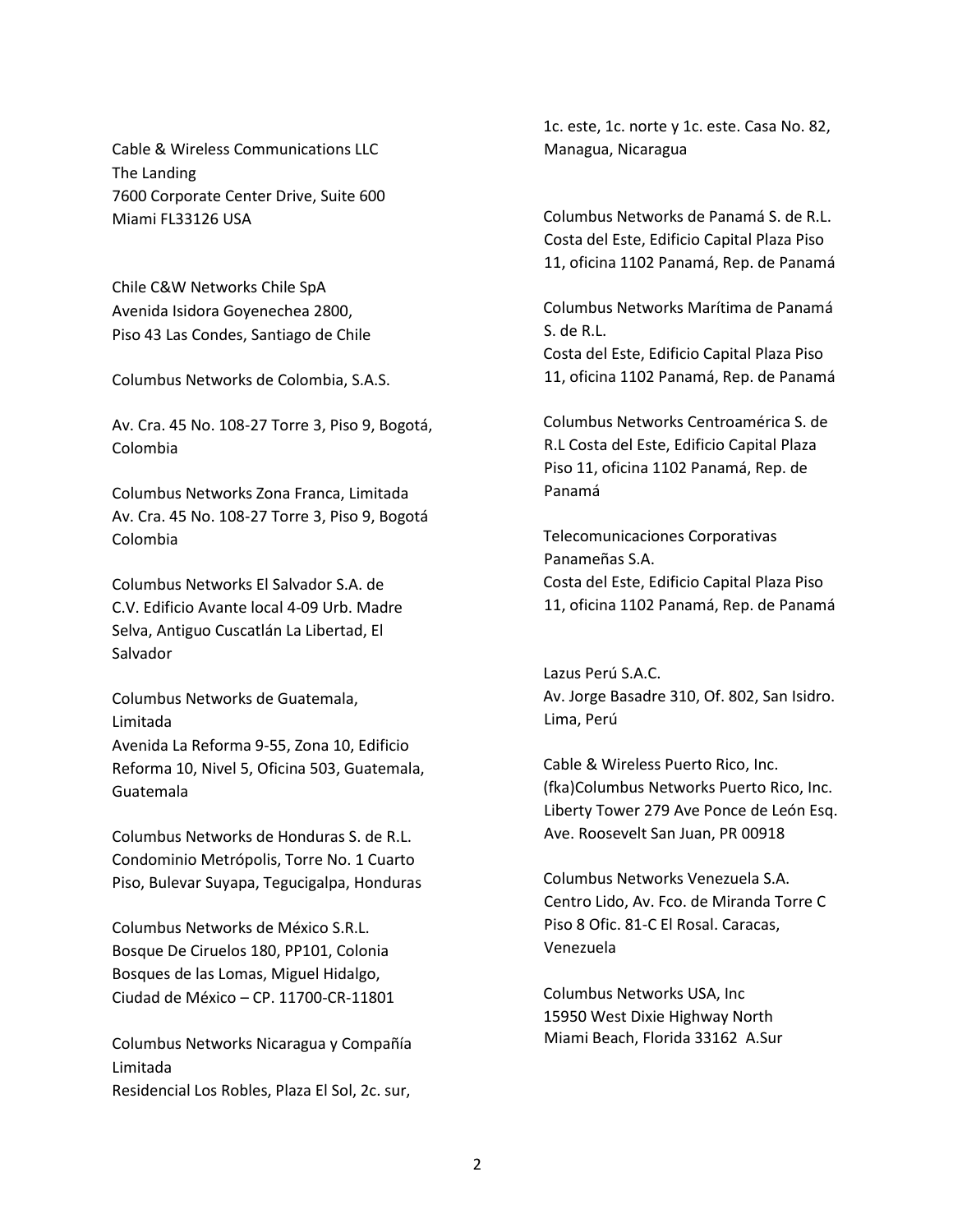Net, Inc. 15950 West Dixie Highway North Miami Beach, Florida 33162

Columbus Networks Telecommunications Services USA, Inc. 15950 West Dixie Highway North Miami Beach, Florida 33162

ARCOS-1 USA, Inc. 15950 West Dixie Highway North Miami Beach, Florida 33162

Columbus Networks USA (2015), Inc. 15950 West Dixie Highway North Miami Beach, Florida 33162

Skyonline Maya-1, LLC 15950 West Dixie Highway North Miami Beach, Florida 33162

Cable & Wireless St. Vincent and the Grenadines Limited Halifax Street Kingstown, St. Vincent & the Grenadines

Cable and Wireless (TCI) Limited PO Box 78, Leeward Highway Providenciales, Turks and Caicos Islands

Bahamas Telecommunications Company Limited #53 Ferguson Road, P.O. Box N 3048 Nassau, The Bahamas

Columbus Communications Trinidad Limited Fifth Floor, Newtown Centre, 30-36 Maraval Road, Newtown, Port of Spain Trinidad

Kelcom International (Antigua and Barbuda) Limited PO Box W1624 Long Street, Antigua

Columbus Communications St. Vincent and the Grenadines Limited Halifax Street, Kingstown, St. Vincent and the Grenadines

Columbus Communications (St. Lucia) Limited Corinth, Gros Islet, St. Lucia

Columbus Communications Curacao NV Kaya Angel J. Leanz 26 Willemstad, Curaçao

Columbus Telecommunications (Barbados) Limited Windsor Lodge, Government Hill, St Michael, Barbados, BB12001

 Columbus Communications (Grenada) Limited Mount Hartman, P.O. Box 725 St. George, Grenada, W.I.

Columbus Communications Jamaica Limited Courtleigh Centre Building 6-8 St. Lucia Ave., Kingston 5, Jamaica

Cable & Wireless Panamá S.A. Vía España, Ed. Condominio Plaza Internacional,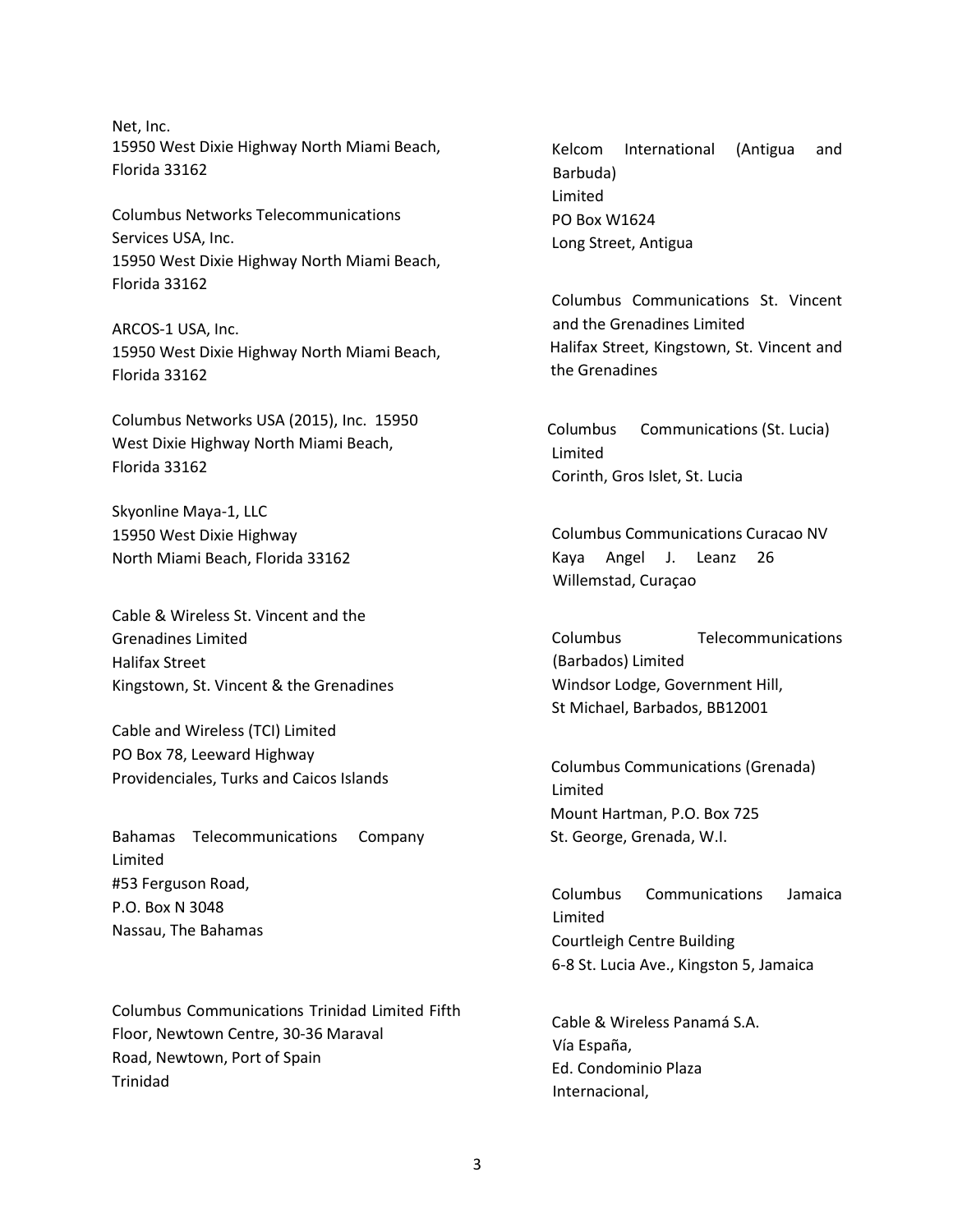Torre B, Ciudad de Panamá, República de Panamá

Columbus Networks de Costa Rica S.R.L. Edificio Meridiano 6to Piso San Rafael Escazú, San José, Costa Rica

Columbus Networks Dominicana, S.A. Av. Gustavo Mejía Ricart, Esquina Abraham Lincoln, Corporativo 2010, Piso 11 Suite 1101, Piantini, Santo Domingo, República Dominicana

Columbus Networks de Ecuador S.A. Av. Republica de El Salvador N36-140 Edif. Mansión Blanca Casilla Postal, 170505 Quito, Ecuador

Liberty Mobile Puerto Rico Inc. 279 Ponce de Leon Ave San Juan, Puerto Rico 00918

Liberty Communications of Puerto Rico LLC 279 Ponce de Leon Ave San Juan, Puerto Rico 00918

United Telecommunications Services N.V. Berg Arrarat 1 Willemstad Curaçao

Antelecom N.V. Berg Arrarat 1 Willemstad Curaçao

United Telecommunications Services

Bonaire – branch Kaya Grandi 32 Kralendijk Bonaire

International Data Gateway N.V. Berg Arrarat 1 Willemstad Curaçao

United Telecommunications Services Eastern Caribbean N.V. Codville Webster Road 2 Philipsburg Sint Maarten

Fiberco N.V. Berg Arrarat 1 Willemstad Curaçao

United Telecommunications Services Sint Maarten N.V. Codville Webster Road 2 Philipsburg Sint Maarten

Windward Islands Cellular Company N.V. Mathew Levenstone Street # 6 The Bottom Saba Dutch Caribbean

Network Technology Group N.V. Brooks Towers Harbour View 0 Suite 5 Philipsburg Sint Maarten

Radcomm Corporation N.V. Codville Webster Road 2 Philipsburg Sint Maarten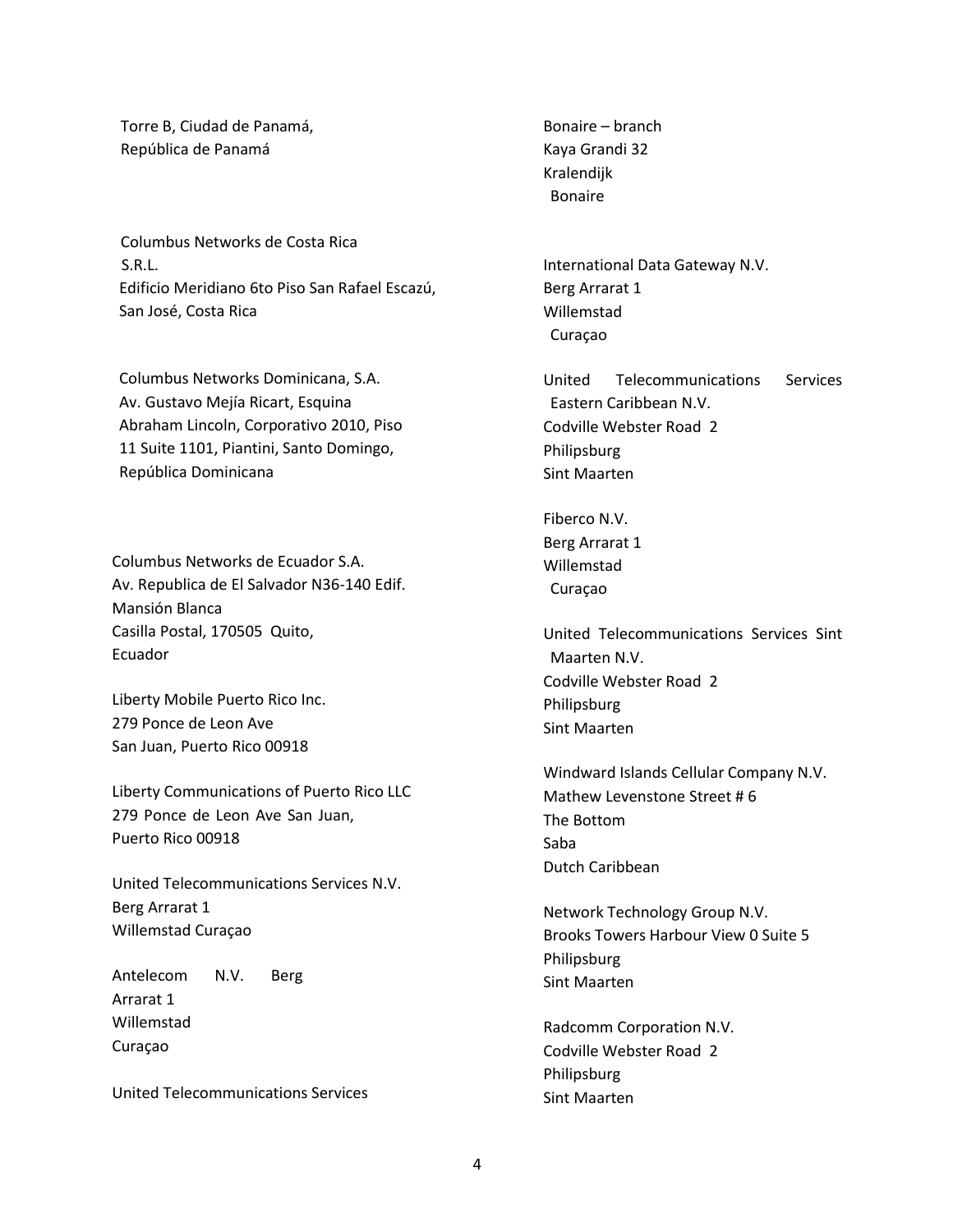Network Technology Group S.A.R.L. 24, Rue de la République Marigot 97150 Saint Martin

UTS Caraibe FWI S.A.R.L. 24, Rue de la République Marigot 97150 Saint Martin

LiLAC Services Ltd. 1550 Wewatta Street, Suite 710, Denver, Colorado 80202

GENERAL TERMS AND CONDITIONS OF PURCHASE

1. DEFINITIONS In these conditions: "Affiliate" means with respect to any entity, any other entity controlling, controlled by or under common Control with such entity. "Commercial Invoice" means a formal document used to transfer title of Goods and/or Services from Supplier to Buyer. "Conditions" means the standard terms and conditions of purchase set out in this document and includes any special terms and conditions agreed in writing between Contracting Affiliate and the Supplier. "Contract" means the contract for the sale and purchase of the Goods and/or Services formed by the Supplier's acceptance of the Order which, however made or communicated, shall be deemed made subject to these Conditions unless otherwise expressly agreed in writing between the parties. "Contracting Affiliate" means the Affiliate noted on the Order, which shall be any of the companies listed above or any other

LiLAC Communications Inc. 1550 Wewatta Street, Suite 710, Denver, Colorado 80202

Liberty Iberoamerica S.L.U. Gran Via 4, Madrid, Spain

Liberty Mobile USVI Inc. 279 Ponce de Leon Ave San Juan, Puerto Rico 00918-1485

which belongs to the Liberty Latin America group of companies, and its successors and assigns. "Control" means that a person possesses, directly or indirectly, the power to direct or cause the direction of the management and policies of the other person, whether though the ownership of voting shares, control of the board of directors by contract or otherwise and "Controls" and "Controlled" shall be interpreted accordingly. "Delivery Address" means the address for delivery stated on the Order. "Delivery Note" means a document accompanying the delivery of goods or services that defines the Order the delivery is made against, lists the description, and quantity of the goods or services delivered, and to whom. A copy of the delivery note, signed by the buyer or consignee, is returned to the seller or consignor as a proof of delivery. "Goods" means all those goods and materials described in the Order. "Liberty Latin America" means Liberty Latin America Ltd. and its successors and assigns. "Order" means Contracting Affiliate's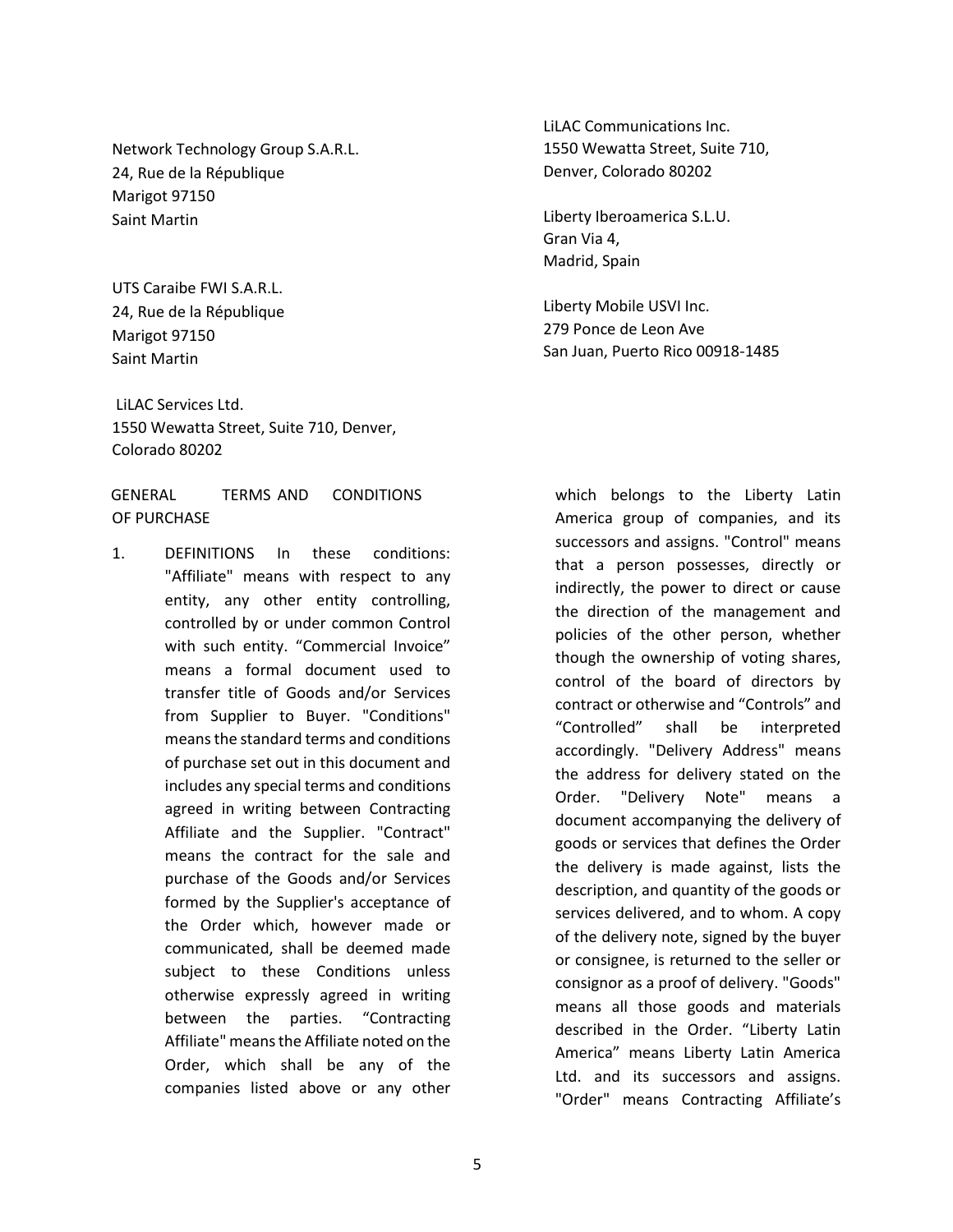purchase order for the supply of the Goods and/or supply of Services. "Price" means the total price of the Goods and/or Services. "Services" means the services described in the Order. "SOW" means the Statement of Work which shall include the scope of works, pricing and other information relating to the Goods and/or Services and which may form part of a Supplementary Contract. "Specification" means the plans, drawings, data and other technical information relating to the Goods and/or Services. "Standards" means the safety and technical standards of the Goods and/or Services referred to in the Specification. "Supplementary Contract" means a written agreement between Contracting Affiliate and the Supplier used to replace the Conditions set out in this document and/or enhance the specifications of the Goods and/or Services described in the Order. "Supplier" means the person, firm or company to whom the Order is addressed. "Writing" includes telex, cable, facsimile transmission, electronic mail and comparable means of communication. "Working Day" means any day other than Saturday,

Sunday, or any public holiday in the jurisdiction of incorporation of Contracting Affiliate or of the Supplier.

2. BASIS OF PURCHASE OR ENGAGEMENT (a) The Order constitutes an offer by Contracting Affiliate to purchase the Goods and/or acquire the Services subject to these Conditions. The Order shall constitute the only authorised form of offer on the part of Contracting Affiliate and, unless otherwise stated herein, any written or verbal

communication by other means from Contracting Affiliate shall not constitute any form of offer or commitment on the part of Contracting Affiliate, save and except where the Supplier and Contracting Affiliate enter into a Supplementary Contract and/or SOW. These Conditions shall apply to the Contract to the exclusion of any other terms and conditions on which any quotation has been given to Contracting Affiliate or subject to which the Order is accepted or purported to be accepted by the Supplier. (b) The Order will be considered accepted when such acceptance is received in writing from the Supplier or after five (5) working days following the date of issue to the Supplier, whichever is earlier. (c) Notwithstanding the foregoing, the Order may substitute for these Conditions one or more Supplementary Contracts explicitly referred to in the Order document.

3. INSPECTION AND TESTING OF GOODS PRIOR TO DELIVERY (a) Contracting Affiliate shall be entitled to:- (i) inspect and test the Goods during their manufacture, processing or storage at any reasonable time at the Supplier's works or at the premises of subcontractors and the Supplier shall afford to Contracting Affiliate all such facilities as may be reasonably required by Contracting Affiliate; and (ii) require one or more samples to be submitted for inspection and testing prior to dispatch of the Goods. (b) Such inspection and testing shall not constitute acceptance by Contracting Affiliate and does not relieve the Supplier or any subcontractor of any responsibility under the Order, whether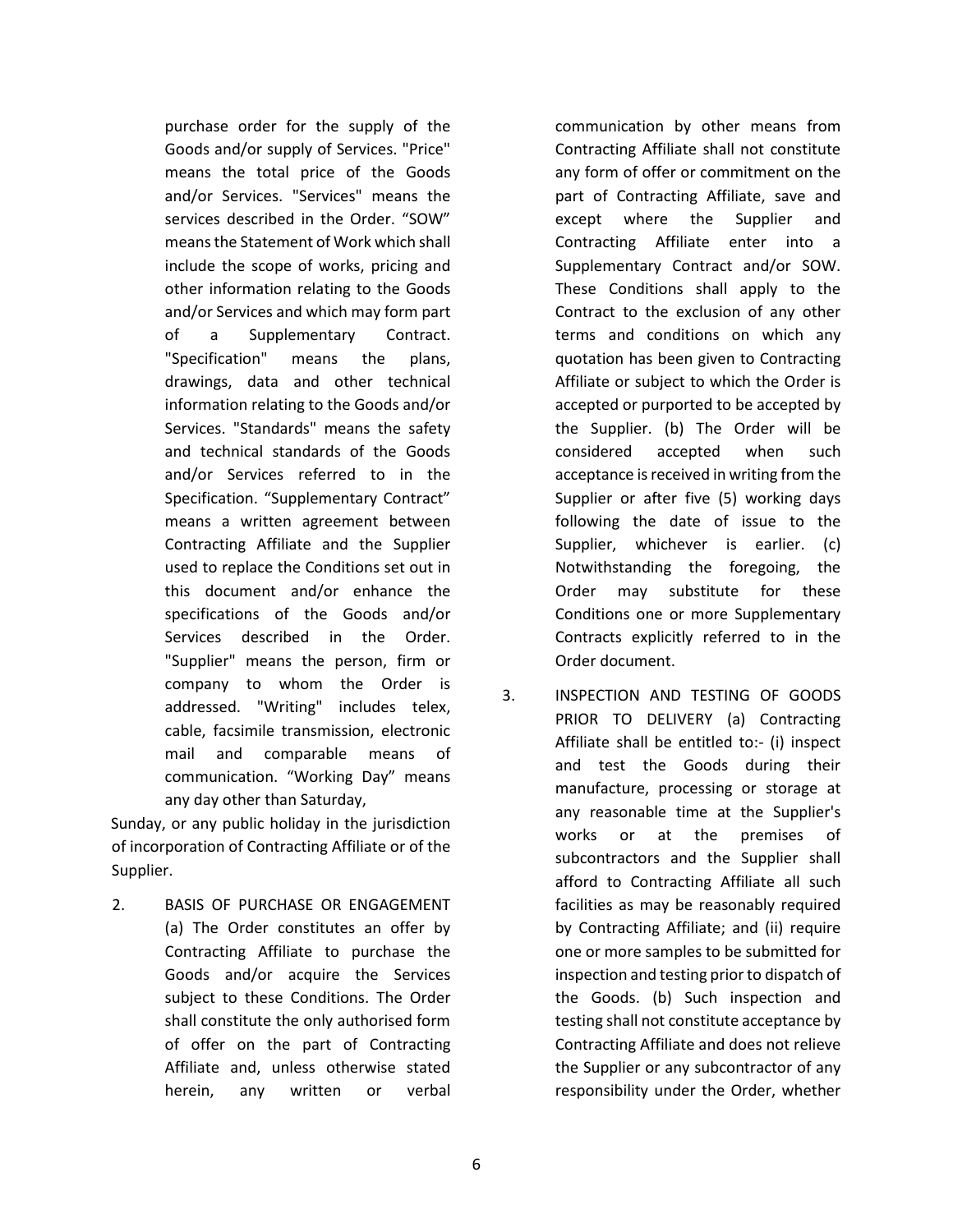implied or expressed. (c) In the event that any of the Goods fail inspection and/or testing, Contracting Affiliate reserves the right to charge the Supplier any costs incurred by Contracting Affiliate for subsequent re-inspection and/or testing including, without limitation, in respect of travel and accommodation.

4. DELIVERY OF GOODS/PROVISION OF SERVICES (a) The Supplier shall deliver the Goods to and the Services shall be performed at the Delivery Address during normal working hours unless specified otherwise in the Order. In the event that the Supplier delivers the Goods to the wrong address or performs the Service at the wrong address, Contracting Affiliate reserves the right to refuse to accept delivery at that address and/or to charge the Supplier for the costs of subsequent transfer. Contracting Affiliate shall not be liable for the safe custody or safe return of Goods delivered after the agreed delivery date or to any location other than that specified on the Order. (b) The Supplier shall deliver the Goods and/or perform the Services during the delivery or performance period or on the delivery date stated on the Order. Time stipulated for delivery of the Goods or performance of the Services shall be of the essence. (c) Without prejudice to 4 (g), in the event of delivery being delayed by any cause beyond the reasonable control of the Supplier, provided that the Supplier shall give Contracting Affiliate notice in writing immediately of such delay, Contracting Affiliate shall grant the Supplier such extension of time as Contracting Affiliate may in its sole discretion consider reasonable. (d) The Supplier shall properly pack and secure the Goods, and

all dispatches must bear the Contracting Affiliate order number and any other information explicitly requested by Contracting Affiliate. The Supplier shall be liable for any damage incurred due to poor or insufficient packaging. Contracting Affiliate shall not be obliged to accept delivery in installments. (e) If for any reason Contracting Affiliate is unable to accept delivery of the Goods at the time when the Goods are due and ready for delivery in accordance with sub-clause (b) above the Supplier shall store the Goods, insure and safeguard them and take all steps to prevent their deterioration until their actual delivery and Contracting Affiliate shall be liable to the Supplier for the reasonable costs (including insurance) of so doing. (f) Contracting Affiliate shall be entitled to reject any of the Goods or Services delivered which are not in accordance with the Contract, and shall not be deemed to have accepted any Goods or Services until Contracting Affiliate has had a reasonable time to inspect or approve them following delivery or performance or, if later, within a reasonable time after any latent defect in the Goods has become apparent. In the event of over-supply of Goods, the Supplier shall entirely at his expense arrange with Contracting Affiliate the appropriate return or disposal of the Goods. (g) Delivery of the Goods or performance of the Services shall be made or completed no later than the delivery date stated on the Order and the Supplier shall be liable to Contracting Affiliate for any loss or damage, whether direct, indirect or consequential, if it is delayed or prevented, in whole or in part, from delivering the Goods or performing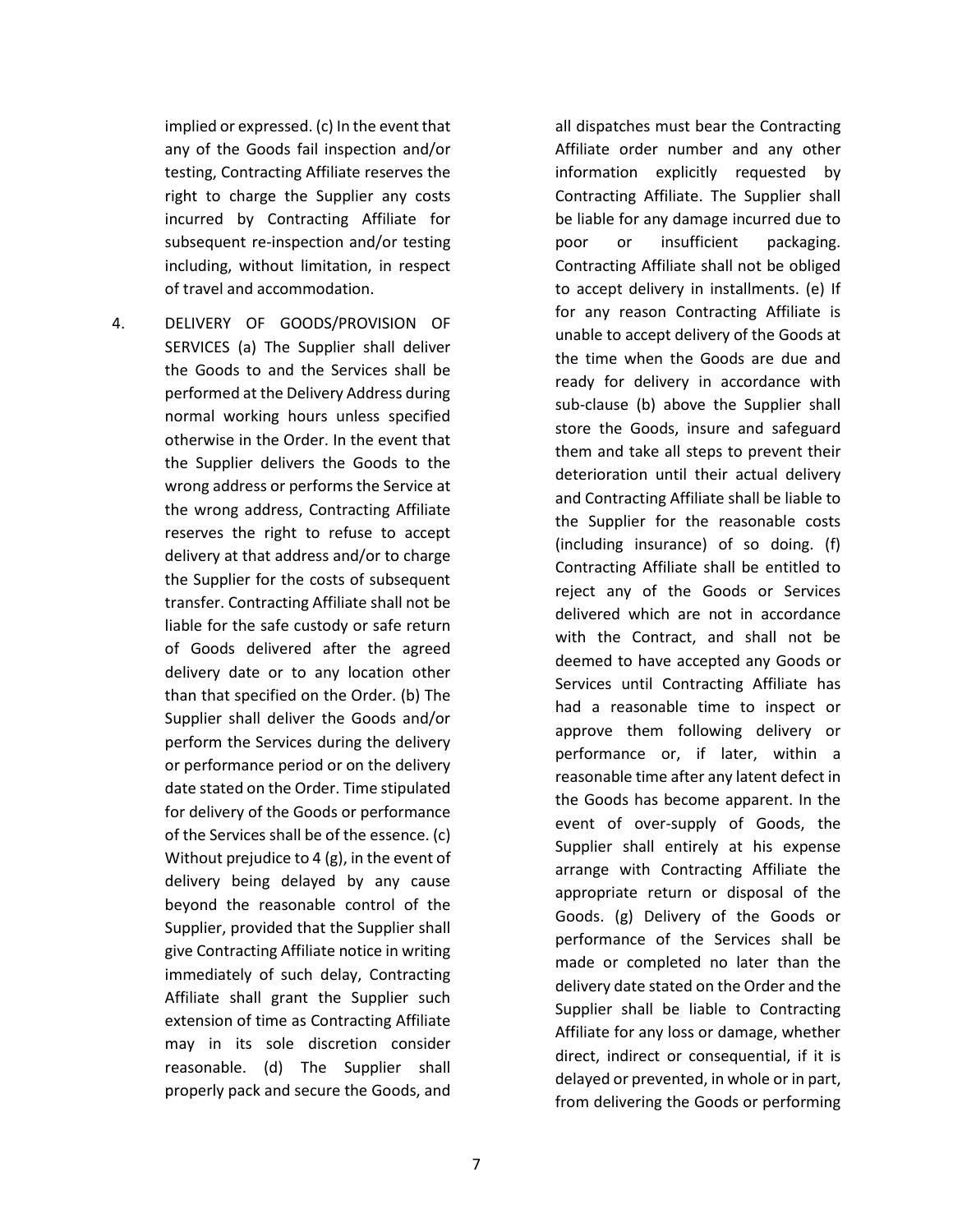the Services or otherwise performing its obligations under the Contract for any reason whatsoever except and only to the extent where the Supplier can demonstrate that it is so delayed or prevented as a direct result of reasons outside its reasonable control. Without prejudice to its other rights or remedies, Contracting Affiliate reserves the right to impose a fee of up to 0.2% of the value of the Order per day to a maximum of 10% of the Value of the Order, or partially or completely reject the Order if the specified delivery date (including any extension of time under 4(c)) is not complied with. (h) Unless otherwise agreed with Contracting Affiliate, all Goods obtained from outside of the Caribbean shall use Contracting Affiliate's nominated freight forwarding company. Contracting Affiliate shall be liable for the payment of all freight and associated charges. Shipping terms will comply with the definitions of Incoterms 2010. (i) The Supplier shall provide all relevant documentation at the moment of delivery (in the case of Goods) or upon commencement of performance (in the case of Services), including as a minimum a Commercial Invoice in 2 copies detailing exactly what was delivered and to where and any applicable Specification. Where the Commercial Invoice is a summary of the title being transferred, then a detailed Delivery Note must supplement the Commercial Invoice. In addition, the Supplier must provide any other documentation explicitly requested by Contracting Affiliate or required to ensure efficient transportation/exportation of Goods. Where Services are delivered and invoiced on a periodic basis, a Delivery

Note must be sent when each invoice is submitted.

- 5. TITLE AND RISK (a) Subject to Clause 5(c) below, title and risk of damage to or loss of the Goods shall pass to Contracting Affiliate only upon actual delivery of the Goods to the Delivery Address or such other address as Contracting Affiliate shall have specified in writing without prejudice to any right of rejection which may accrue to Contracting Affiliate under these Conditions. Any loss or damage to the Goods prior to that time shall be borne by the Supplier. (b) If the Supplier postpones delivery at the request of Contracting Affiliate pursuant to Clause 4 (e) above, title in the Goods shall pass to Contracting Affiliate seven days (7) after the date of receipt of notification from the Supplier that the Goods are due and ready for delivery or on such other date as may be agreed in writing between the parties but the Goods shall remain at the Supplier's risk until delivery. (c) Where Contracting Affiliate pays for all or part of the Goods prior to delivery, title in those Goods paid for (but not risk) shall pass to Contracting Affiliate on the date of payment. (d) Where Services are provided, all work done thereon shall vest in Contracting Affiliate at delivery, unless otherwise specifically stated on the Order. (e) Where the provision of Goods and/or Services involves the generation of Intellectual Property, the rights to this shall pass to Contracting Affiliate with the title, unless otherwise specifically stated on the Order.
- 6. PRICE AND PAYMENT (a) Subject to the subclauses below, Contracting Affiliate shall pay the Supplier the Price in accordance with the payment terms set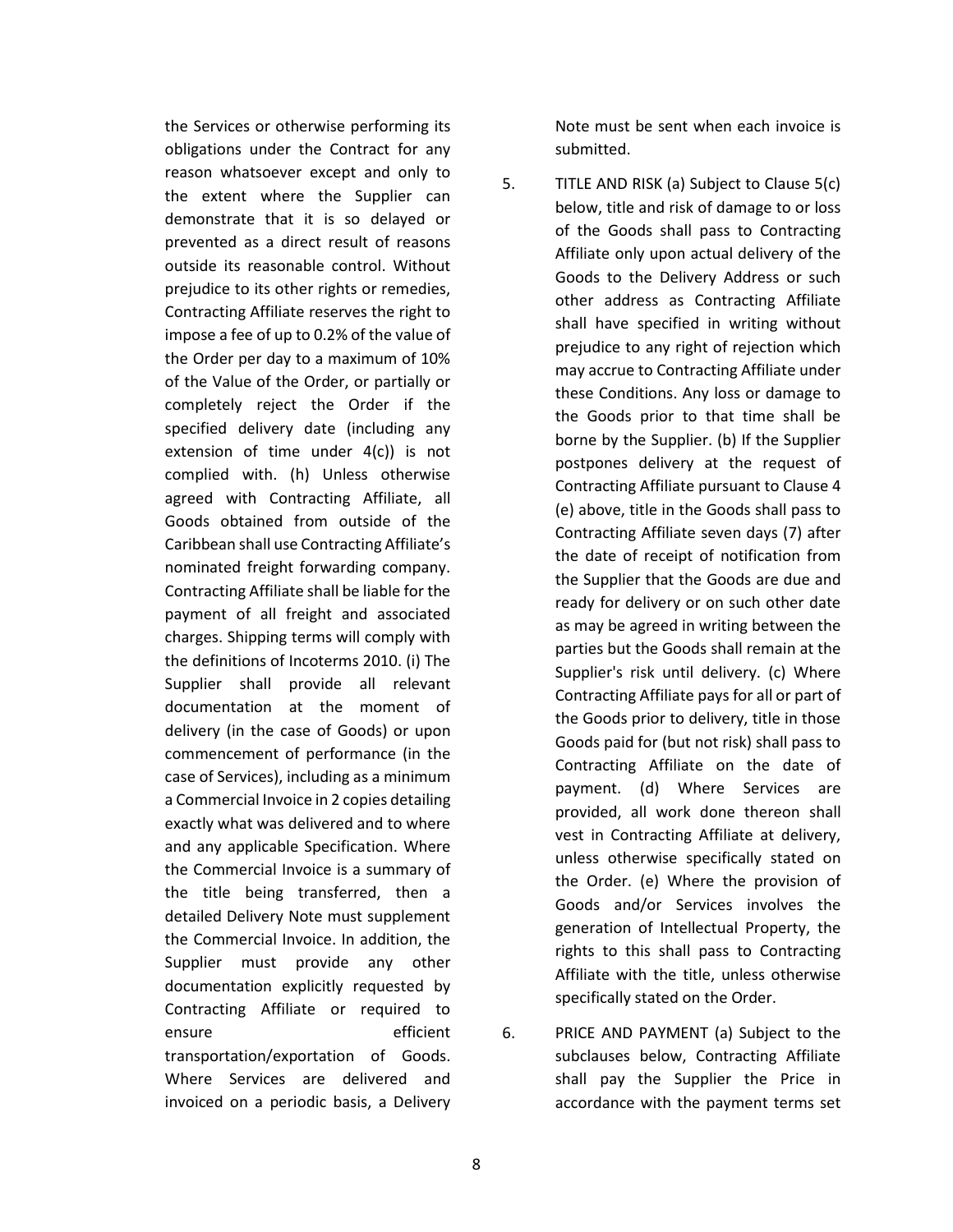out in the Order. (b) The Price shall be inclusive of any applicable Tax both those indicated by territorial Laws and regulations or by any jurisdiction applicable to subject transaction and of all charges for packaging, packing, shipping, carriage, insurance, delivery of the Goods to the Delivery Address (all of which shall be identified separately in any documentation). (c)

Notwithstanding anything else herein contained, the Supplier agrees that it shall be responsible for payment of all taxes properly payable by it, including but not limited to withholding taxes, and the Supplier further acknowledges that Contracting Affiliate may, if statutorily obligated, remit payment of such taxes directly to the applicable taxing authority from the payment due to the Supplier. Supplier will not charge Contracting Affiliate or gross up or add onto any fees to Contracting Affiliate for amounts properly withheld by Contracting Affiliate and remitted by Contracting Affiliate to the relevant authority. Contracting Affiliate shall if so required provide to the Supplier receipts of such payments in the name of the Supplier within such period as may be reasonable in the circumstances, of such payments being made to the applicable taxing authority. (d) Contracting Affiliate reserves the right to set off against the

Price any sums owed by the Supplier to Contracting Affiliate under the Contract or otherwise. (e) In the event that no payment terms are stated, Contracting Affiliate shall pay for the Goods and/or Services ninety (90) days following the receipt and acceptance of the Goods and/or Services, or receipt of a valid invoice for the Goods and/or Services, whichever is the later. (f) Any payment or spend commitment not supported by an Order will not be paid by Contracting Affiliate. (g) Invoices must be issued in the currency stated on the Order. Any deviation will make the invoice invalid and

return to the Supplier for re-submission. (h) All invoices shall be presented within 6 months of acceptance of final delivery, after such time Contracting Affiliate reserves the right to refuse payment of some or all of the Order. (i) The Supplier must provide all information requested from time to time by Contracting Affiliate on all invoices, including specifically the Order reference, invoices must be sent to the address indicated on the Order, and reflect the correct Contracting Affiliate billing entity as stated on the Order. Contracting Affiliate will return invoices which have no Order reference. Incorrectly addressed invoices may be subject to delay in payment. (j) Any agency fees due to local agents must be paid in advance of Goods and/or Services being dispatched/performed. The Supplier shall be liable for any demurrage caused by the Supplier's local agents delaying clearance of Goods. (k) On request, the Supplier shall provide periodic statements of invoices and payments to Contracting Affiliate to support reconciliation. The periodicity shall be defined at the time of request.

7. WARRANTY, GUARANTEE AND REPRESENTATIONS (a) The Supplier warrants that the Goods and or Services:- (i) will be of good and merchantable quality and fit for the purpose which they are designed to fulfill and for any purpose made known expressly or impliedly by Contracting Affiliate to the Supplier and will conform in all respects with the terms of the Order; (ii) will be free from defects in design, materials and workmanship; (iii) will conform to the Standards and the Specification; and (iv) will comply with all statutory requirements and regulations relating to the sale of the Goods and or Services. (b) The Supplier also warrants that all reasonable care and skill has been used in manufacturing the Goods or providing the Services (as the case may be) and that it shall perform its Services in a timely manner. (c) The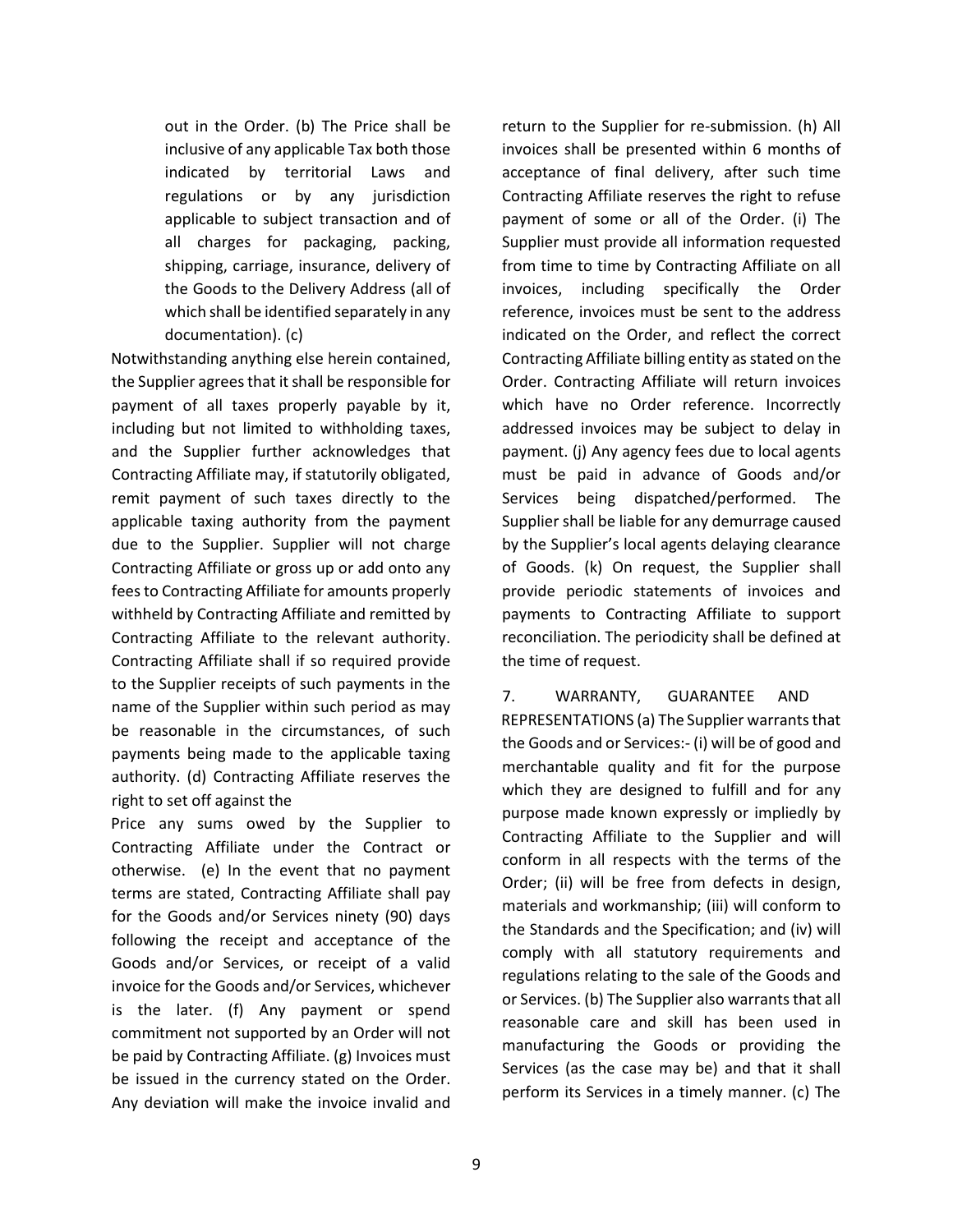Supplier warrants that the sale or use of the Goods and or Services does not infringe any patent, design right, copyright, trademark, trade name or other intellectual property right. (d) Notwithstanding that Contracting Affiliate has inspected and accepted the Goods, the Supplier shall guarantee the Goods for a period of twelve (12) months or the period defined in the Manufacturer's warranty, whichever is longer, from the date of delivery to Contracting Affiliate and shall investigate the cause of faults and promptly repair to Contracting Affiliate's satisfaction or replace without charge to Contracting Affiliate all or any part of the Goods found to be faulty by reason of defective material, design or workmanship within the warranty period. If within the warranty period the Goods are found to be faulty after their partial or complete installation, the Supplier shall be liable for any costs incurred to de-install the faulty Goods and reinstall the replacement Goods. Contracting Affiliate shall arrange dispatch of the Goods to the Supplier in the manner agreed with the Supplier, at the Supplier's risk and expense, and the Supplier shall deliver the repaired Goods or replacements free of costs to the destination specified by Contracting Affiliate. (e) All Goods shall have the Manufacturer´s relevant warranty which shall be registered in the name of Contracting Affiliate regardless of whether bought directly from the manufacturer or through a distributor. The relevant documentation shall be provided with the Goods on delivery. (f) Notwithstanding that Contracting Affiliate has inspected and accepted the work applying to the Service(s), the Supplier shall guarantee the work applying to the Service for a period of twelve (12) months from the date of delivery to Contracting Affiliate and shall investigate the cause of faults and promptly repair to Contracting Affiliate's satisfaction all or any part of the work applying to the Service found to be faulty by reason of workmanship or

any defective material provided by the Supplier within the warranty period. The Supplier further represents, warrants and covenants to Contracting Affiliate that (i) it will perform the Services in accordance with Good Industry Practice; (ii) it will provide suitable, qualified and experienced personnel to carry out the Services or tasks related to the provision of the Services; (iii) it will provide the Goods and or Services in a timely and efficient manner; (iv) none of the Goods and or Services and Contracting Affiliate's use thereof infringe or will infringe any Intellectual Property Rights of any third party; (v) it will provide the Goods and or Services at the location or such other location as may be reasonably required by Contracting Affiliate; (vi) it will at all times comply with all applicable health and safety rules, laws and regulations (vii) the Goods and/or Services will conform with all descriptions and Specifications provided to Contracting Affiliate by the Supplier; and (ix) the Goods and or Services will be provided in accordance with all applicable legislation from time to time in force, and the Supplier will inform Contracting Affiliate as soon as it becomes aware of any changes in that legislation.

8. LIABILITY AND INDEMNITY (a) In addition to and without prejudice to the generality of these Conditions, the Supplier undertakes to keep Contracting Affiliate fully indemnified against all liability, loss, damage, costs and expenses (including legal expenses) awarded against or incurred or paid by Contracting Affiliate resulting directly or indirectly at any time from:- (i) any damage to Contracting Affiliate's property and any claims for loss or injury to any third party or the property of any third party by reason of the Supplier's negligence or any act or omission on the part of employees, subcontractors or agents of the Supplier arising out of the execution of the Order and to adequately insure against this liability; and (ii)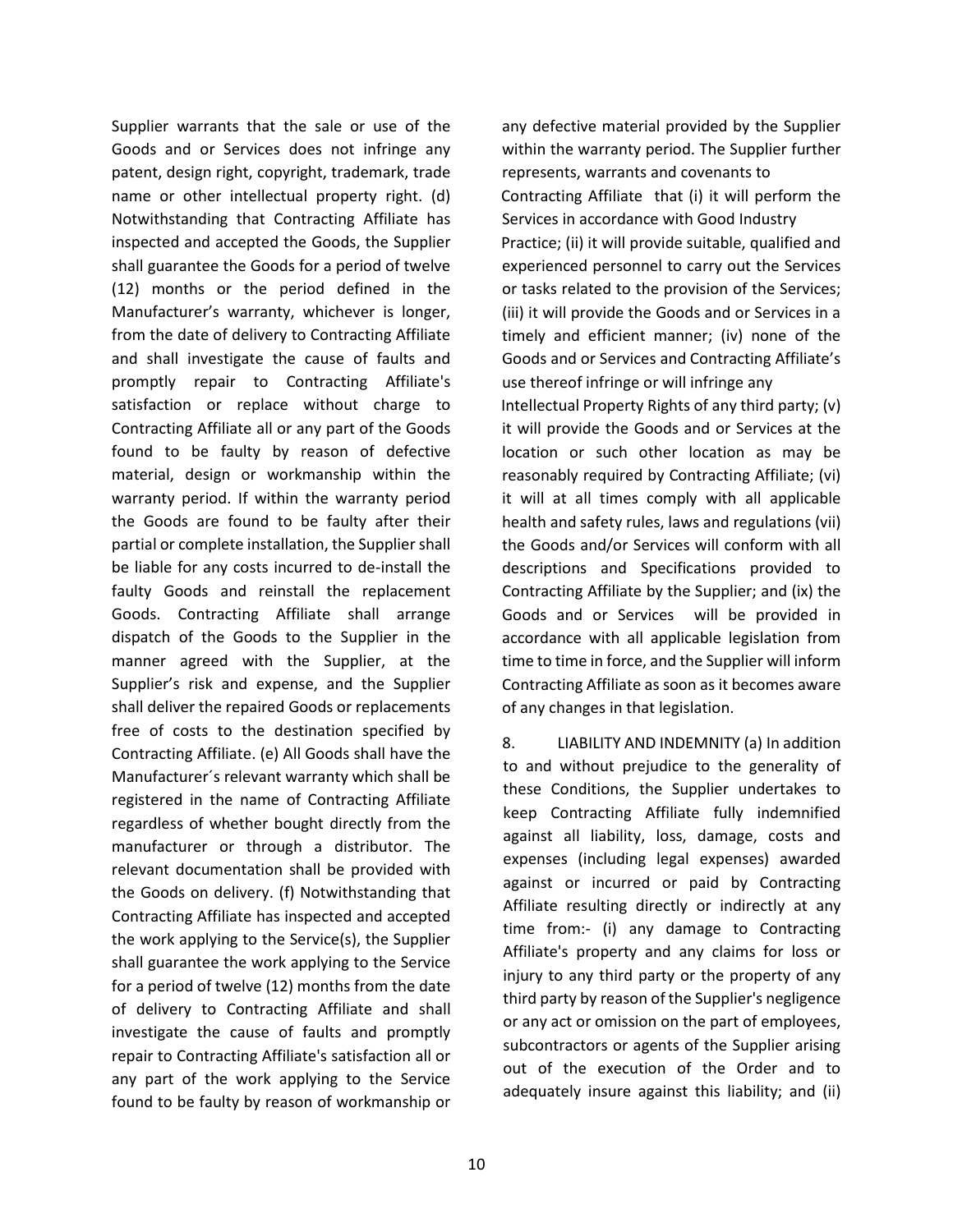any defect or fault discovered in the Goods including, without limitation, defects in design, materials and workmanship; and (iii) failure of the Goods and or Services to conform to the Standards and the Specification; and (iv) failure of the Goods and or Services to comply with all statutory requirements and regulations relating to the sale of the Goods or Services; and (v) any claim for infringement of any patent, design right, copyright, trademark, trade name or other intellectual property rights which arises as a result of the sale or use of the Goods, except to the extent that the claim arises from compliance with that part of the Specification supplied by Contracting Affiliate; and (vi) delivery of the Goods and or Services after the delivery period or delivery date stated on the Order. (b) Contracting Affiliate shall not be liable to the Supplier in an action based on breach of contract or tort (or otherwise) for any loss of revenue, business, contracts, or profits: or any indirect or consequential loss, howsoever arising. Contracting Affiliate's aggregate liability arising out of or in connection with any Contract shall be limited to the Price under that Contract. (c) Nothing in these Conditions shall limit the liability of either party for death or personal injury resulting from negligence or for fraud.

9. REGULATIONS AND LABELLING The Supplier shall be responsible for compliance with all relevant laws and regulations, including those of any country where the Goods or Services are to be delivered or, to the knowledge of the Supplier, ultimately resold or used, and the Supplier shall ensure that the Goods when delivered to Contracting Affiliate are labeled in such a way as to ensure the safety which a person is entitled to expect from the Goods.

10. CONFIDENTIALITY AND DATA PROTECTION (a) The parties shall treat the Order as confidential and, in particular, the Supplier shall not make use of the name Contracting Affiliate or the name of Contracting Affiliate's customers for any advertisement, announcement or publicity without the prior written consent of Contracting Affiliate. (b) The Specification and all information supplied therewith, both of which contain copyright material, shall remain the property of Contracting Affiliate and are confidential. The Supplier shall not without the prior written consent of Contracting Affiliate use the Specification except for the purpose of the Order and shall not communicate such information to third parties except insofar as may be necessary for the purpose of the Order. The Supplier will ensure that third parties who are given confidential information keep that information confidential. (c) On completion of the Order or the termination of the same, at the request of Contracting Affiliate, the Supplier must return to Contracting Affiliate the Specification and any other documentation supplied. (d) In the event that any personal data (as defined in accordance with the data protection and privacy laws and regulations applicable to the parties) is processed by one party on behalf of the other party under or in connection with this Order, the party so processing shall: (i) process the personal data only on behalf of the other party, and only for the purposes of performing its obligations under this Order, and only in accordance with instructions received; and (ii) at all times ensure that appropriate technical and organisational measures will be taken against unauthorised or unlawful processing of personal data and against accidental loss or destruction of, or damage to, personal data.

11. TERMINATION (a) Without prejudice to any claim or right it might otherwise make or exercise Contracting Affiliate shall have the right forthwith to terminate the Contract and/or Order by summary notice if the Supplier commits any breach or non-observance of any of the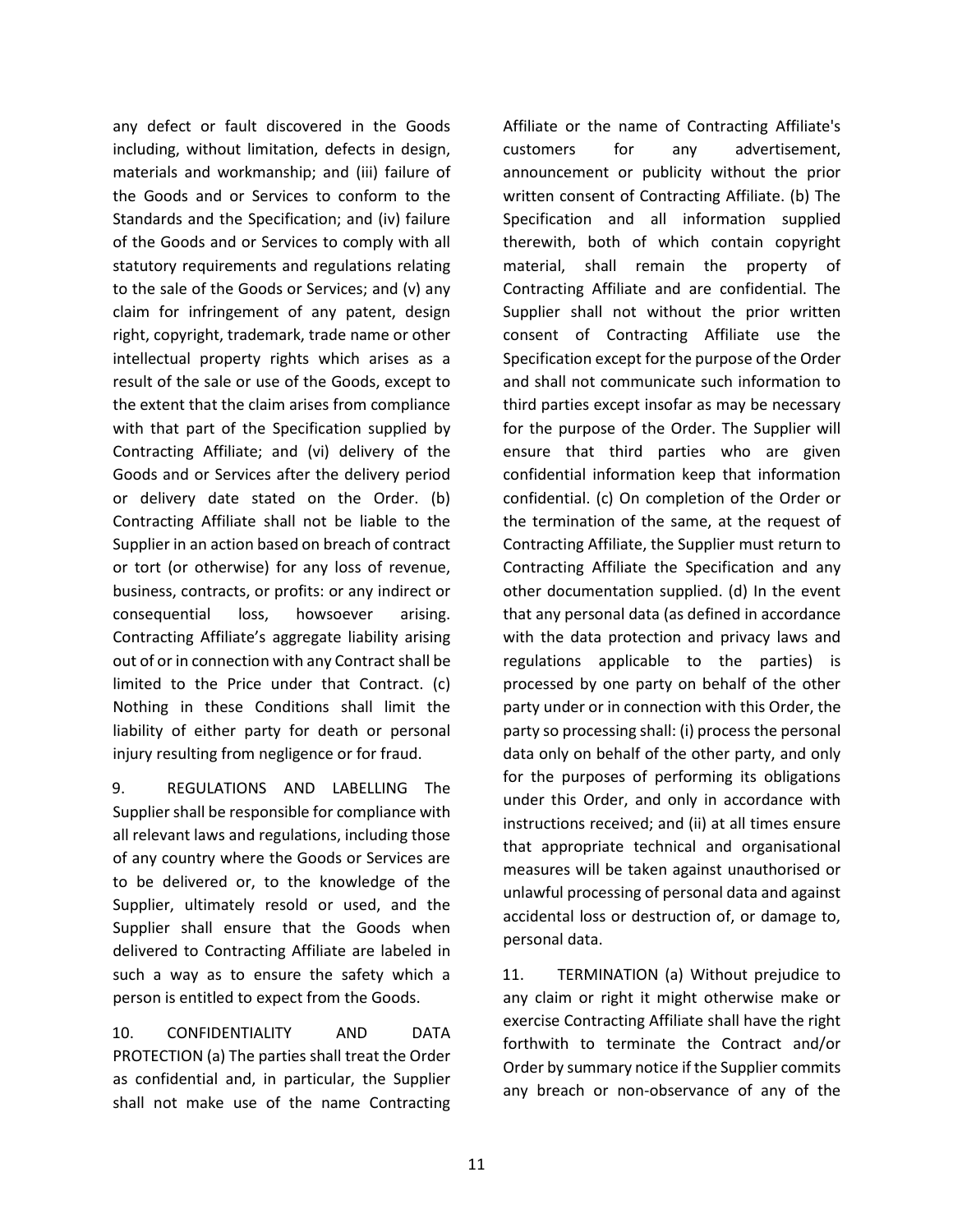Conditions, including a failure to deliver during the delivery period or by the due date, whereupon Contracting Affiliate shall be entitled: (i) to return to the Supplier at the Supplier's risk and expense any of the Goods already delivered or reject any of the Services performed and to recover from the Supplier any monies paid by Contracting Affiliate in respect of such Goods and/or Services; (ii) to recover from the Supplier any additional expenditure incurred by Contracting Affiliate in obtaining other Goods and/or Services in replacement of the Goods and/or Services. (b) Contracting Affiliate shall be entitled to terminate the Contract and/or Order without liability to the Supplier by giving summary notice to the Supplier if:- (i) the Supplier makes any voluntary arrangement with its or becomes subject to an administration order or goes into liquidation (otherwise than for the purpose of amalgamation or reconstruction); or (ii) an encumbrancer takes possession, or a receiver is appointed of any of the property of the Supplier; or (iii) the Supplier ceases, or threatens to cease, to carry on business; or (iv) Contracting Affiliate reasonably apprehends that any of the events mentioned above is about to occur in relation to the Supplier and notifies the Supplier accordingly. (c) Contracting Affiliate shall be entitled to cancel the Contract and/or Order in respect of all or part only of the Goods and/or the Services by giving notice to the Supplier at any time in which event Contracting Affiliate's sole liability shall be to pay to the Supplier the portion of the Price for the Goods and/or Services which have been shipped or delivered (in accordance with the applicable Incoterms) prior to the date of cancellation. Contracting Affiliate shall have no further liability to the Supplier as a result of any such cancellation. (d) Contracting Affiliate and the Supplier may mutually agree to terminate the Order by giving thirty (30) days' notice in writing to the other party. In the event that any Goods

and/or Services specifically defined in the Order have already been delivered, then Contracting Affiliate and the Supplier shall agree the treatment of these Goods and/or Services and the balance of the Order shall be considered terminated.

12. NOTICES All notices, demands, or other communications under this Order shall be given or made in writing and shall be delivered personally or sent by certified or registered mail (airmail, if appropriate) or sent by international overnight courier, with return receipt requested, addressed to the other party at the address set out in the Contract and/or Order or at such other address as may be designated by notice from such other party. Any notice, demand or other communication given or made by mail in the manner prescribed in this paragraph shall be deemed to have been received five (5) working days after the date of mailing. Any notice, demand or other communication given or made by international overnight courier shall be deemed to have been received seventy-two (72) hours after deposit with such international courier.

13 SPARES SUPPORT The Supplier shall keep spare parts for the Goods for a period of ten (10) years from the date of the Order and where the Goods or spare parts thereof are to be made obsolete, the Supplier will give Contracting Affiliate at least twelve (12) months' notice in writing. This should be complied with unless otherwise detailed on the Order.

14. FREE ISSUE MATERIALS (a) When materials or items are issued on a free issue basis the Supplier undertakes to replace at its own expense any such materials or items scrapped in excess of any scrap allowance given. All free issue materials or items shall remain Contracting Affiliate's property and all work done thereon shall immediately vest in Contracting Affiliate. (b)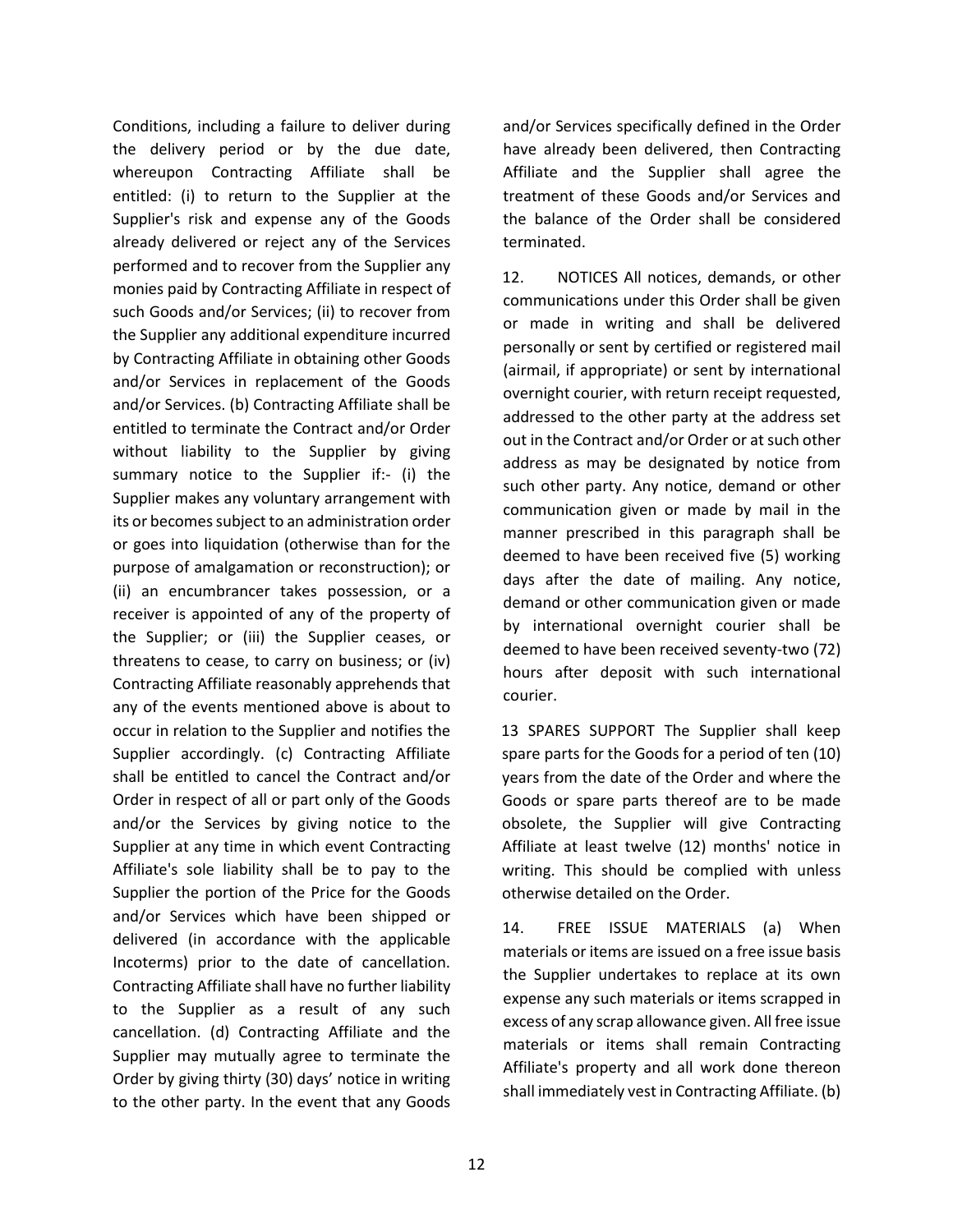All scrap arising from free issue materials or items shall be disposed of in accordance with Contracting Affiliate's instructions and the proceeds of sale of any such scrap shall be credited to Contracting Affiliate.

15. ASSIGNMENT/SUB-CONTRACTING (a) The Supplier shall not assign or sub-contract the Order, the Contract or any part of it without the prior written consent of Contracting Affiliate. (b) In any case where the Contract is assigned or sub-contracted in accordance with Clause 15(a) above, the Supplier will ensure that the assignee or sub-contractor, as the case may be, agrees to be bound by the Contract and these Conditions, and such assignment or sub-contract shall in no way limit or affect the obligations or liability of the Supplier hereunder.

16. AMENDMENTS No amendment, interpretation or waiver of any of the provisions of the Order, the Contract or these Conditions shall be effective unless made in writing and signed by the authorized representatives of Contracting Affiliate and the Supplier.

17. ENFORCEMENT The failure to enforce or to require the performance at any time or times of any of the provisions of the Contract or these Conditions shall not be construed to be a waiver of such provision, and shall not affect either the validity of the Contract or these Conditions or any part thereof or the right of any party thereafter to enforce each and every provision in accordance with the terms of the Contract and these Conditions.

18. FCPA Supplier and all of Supplier's Representatives (as defined in clause 19 below) shall not violate the United States Foreign Corrupt Practices Act of 1977 ("FCPA") or any other applicable laws regarding bribery or corrupt practices (together with the FCPA, "AntiCorruption Laws"). Supplier for itself and on behalf of all of Supplier's Representatives

warrants and represents to Liberty Latin America that they shall follow and abide by all AntiCorruption Laws. Supplier for itself and all of Supplier's Representatives warrants that none of their respective directors, officers, employees, agents, contingent workers, contractors, subcontractors, suppliers, vendors or intermediaries is an official or representative of any government or is a candidate for such position. Supplier for itself and on behalf of Supplier's representatives represents and warrants that they and their respective directors, officers, employees, agents, contingent workers, contractors, subcontractors, suppliers, vendors or intermediaries shall not directly or indirectly make any offer, payment, promise to pay or authorize the giving of anything of value to any public official for the purpose of influencing an act or decision of a public official or any other person; including without limitation, inducing a decision, inducing a decision not to act, inducing a person to use his or her influence to affect a government act or decision or other business decision in connection with any Liberty Latin America business. Supplier further warrants and represents that the provisions of this paragraph shall be incorporated into any subcontracting or other agreement Supplier awards to any Supplier Representative for all or any portion of the Goods and/or Services to be provided under the Contract and/or Order.

Supplier shall designate those Supplier's Representatives responsible for the delivery of the Goods and/or Services under the Order and/or Contract to complete training on AntiCorruption Laws and other provisions of the Liberty Latin America Business Partner Code of Conduct. If Supplier conducts its own compliance training in these areas, such training may suffice upon Supplier providing Liberty Latin America with evidence of the training schedule and completion percentages for such training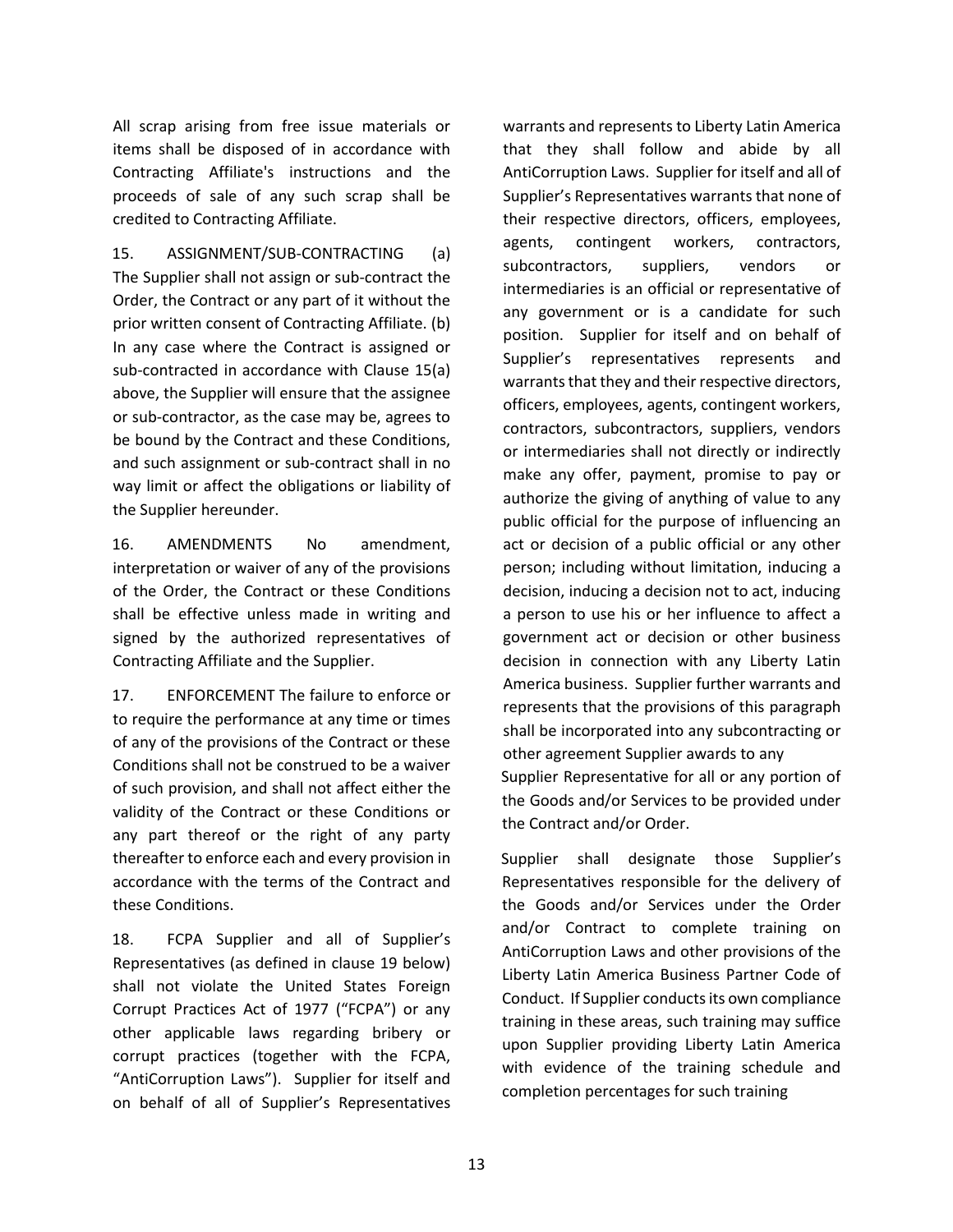Upon request from Liberty Latin America, Supplier shall certify its and Supplier's Representatives compliance with the Liberty Latin America Business Partner Code of Conduct as described in clause 19 below and AntiCorruption Laws. Supplier must timely communicate to Liberty Latin America - through our SpeakUp hotli[ne www.lla.com/speakup](http://www.lla.com/speakup) [-](http://www.lla.com/speakup) any actual or suspected violation of the provisions of this paragraph by Supplier or any of Supplier's Representatives. Any violation of this clause or clause 19 below by Supplier or any of Supplier's Representatives may result in the immediate termination of this Agreement for cause as determined by Liberty Latin America, in its sole discretion.

19. COMPLIANCE WITH POLICIES (a) Supplier and all of Supplier's affiliates, directors, officers, employees, agents, contingent workers, contractors, subcontractors, suppliers, vendors or intermediaries (together, "Supplier's Representatives") shall conduct business legally, ethically and in compliance with the principles set forth in the *Liberty Latin America Business Partner Code of Conduct*. A copy of the *Liberty Latin America Business Partner Code of Conduct* is located at [http://lla.com/business](http://lla.com/business-partner-code-of-conduct.html)[partnercode-of-conduct.html;](http://lla.com/business-partner-code-of-conduct.html) (b) the Supplier will ensure that, at all times, Supplier Personnel clearly identify themselves as personnel of the Supplier and not employees of Contracting Affiliate. This will include any and all communications, oral, written or electronic; (c) unless otherwise specified by Contracting Affiliate from time to time, Supplier personnel will only access such Contracting Affiliate facilities during the normal working hours; and (d) the Supplier will ensure that, upon request of Contracting Affiliate, Supplier personnel provide and/or display the Supplier-issued photo identification. (e) The Supplier will comply with Liberty Latin America's policies, processes,

procedures and standards of Liberty Latin America (the "LLA Policies"). (f) Liberty Latin America may amend any LLA Policies or add new requirements as LLA Policies, in its discretion. If Liberty Latin America amends any Liberty Latin America Policy or adds any new requirements as a Liberty Latin America Policy, Liberty Latin America will promptly provide notice of such amendment or new Liberty Latin America Policy to the Supplier. (g) Travel expenses will be billed in accordance with the Liberty Latin America Contractor Travel and Expense Policy at the Supplier's cost and will be exclusive of applicable sales or similar Taxes. Contracting Affiliate will, in accordance with the Liberty Latin America Contractor Travel and Expense Policy, pay all reasonable and pre-approved travel expenses incurred by the Supplier and documented by receipts. The Supplier agrees to abide by Liberty Latin America's then current travel policy, as may be updated from time to time. However, if the Supplier can obtain better pricing through use of its own travel provider, the Supplier will first contact Contracting Affiliate's travel administrator for direction.

20. U.S. OPERATIONS AND CUSTOMER DATA If the Goods and/or Services are related to operations or equipment in, or serving customers in, the United States and its Territories, or to records involving customers, or services provided to customers, in the United States and its Territories, the Supplier shall comply with all of the requirements set forth in the Schedule titled U.S. OPERATIONS AND CUSTOMER DATA, which may be accessed throug[h](https://www.lla.com/suppliers) [https://www.lla.com/suppliers.](https://www.lla.com/suppliers) 21. ISAE 3402 / SSAE 18 REPORTS

Each year starting the year ended 31 December of the year the Order is accepted in accordance with clause 2 aobve, the Supplier shall at its own cost appoint an internationally reputable independent external auditor ("Auditor") to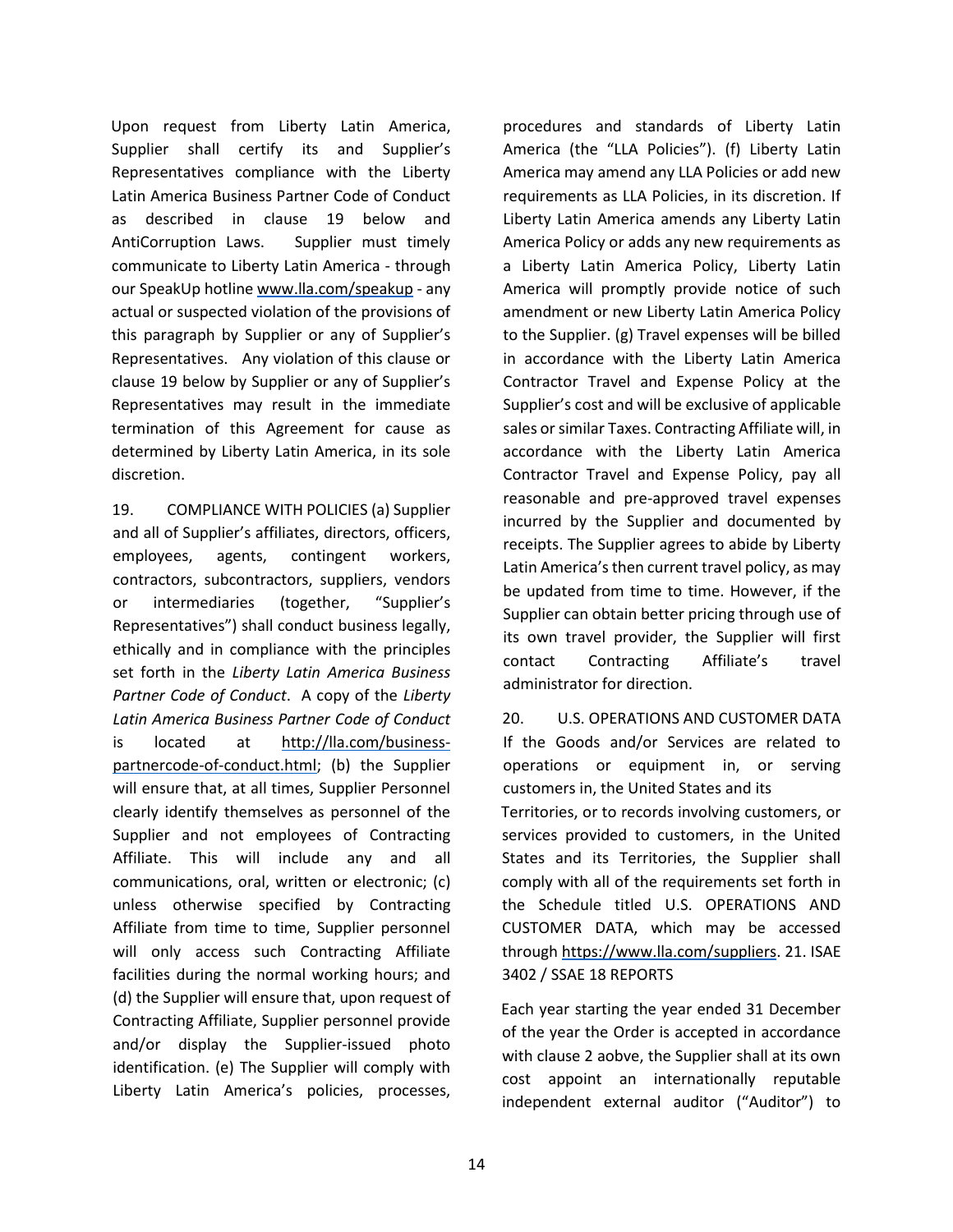prepare and deliver to LLA an SSAE 18 SOC 1 Type 2 report ("SOC Report") which shall cover at a minimum all such systems, controls and reports relating to LLA and its affiliates and group companies' financial reporting environment. The SOC Report must clearly articulate all data entry and exit points pertaining to such environments accessible by the Supplier, its agents and personnel.

The SOC Report shall explicitly list the names of standard reports covered by the attestation and its associated controls, including at a minimum all standard reports leveraged by LLA.

The SOC Report shall include all subservice organizations within the scope of auditor's opinion. Either the Supplier reviews the subservice organizations SOC reports as part of their controls or, if the subservice provider does not have the required SOC Report, the Supplier must independently perform sufficient testing of the subservice providers control environment as to ensure the controls are operating effectively. The Supplier shall at its own cost provide LLA the SOC Report for each subservice organizations when available.

If components of the SOC Report do not meet LLA reporting requirements, the Supplier will supplement the report with the missing required components based on feedback from LLA for the current period. The SOC Report will be modified for subsequent periods.

The SOC Report shall have a minimum coverage of nine (9) months during the respective calendar year and be accompanied by a bridge letter to cover the remaining period through to the end of the calendar year. Both the SOC Report and the bridge letter shall be provided to LLA no later than fifteen (15) days after the calendar yearend.

Prior to engaging a new Auditor, the Supplier shall obtain LLA prior written agreement to the selection of its proposed Auditor and the scope of the SOC Report with LLA. If LLA does not agree to the appointment of the Supplier's proposed Auditor or scope of the SOC Report, the Supplier and LLA shall jointly agree on an alternative appointment and scope.

22. GOVERNING LAW The Contract and the relationships of the parties in connection with the subject matter of the Contract will be governed by and determined in accordance with the laws of the jurisdiction of origin of the Order and the parties hereby submit to the nonexclusive jurisdiction of the courts of country of origin of the Order in relation to any legal action or proceedings arising out of or in connection with the Contract.

23 NO AGENCY None of the parties to the Contract are the agent or representative of any other party to the Contract. Contracting Affiliate reserves the right to temporarily or permanently cease commercial relations with any supplier in breach of this requirement. The parties are independent parties and this Contract does not make the parties principal and agent, partners, employer and employee nor does it create a joint venture.

24. REPRESENTATIONS AND WARRANTIES Each party to the Contract represents and warrants that it has the full legal right, power and authority to perform its obligations under the Contract and these Conditions and that the person executing the Contract has been duly authorised to sign the Contract on behalf of such party.

25. SEVERABILITY In the event any one or more of the provisions contained in the Contract or these Conditions shall for any reason be held to be invalid, illegal or unenforceable in any respect, such invalidity, illegality